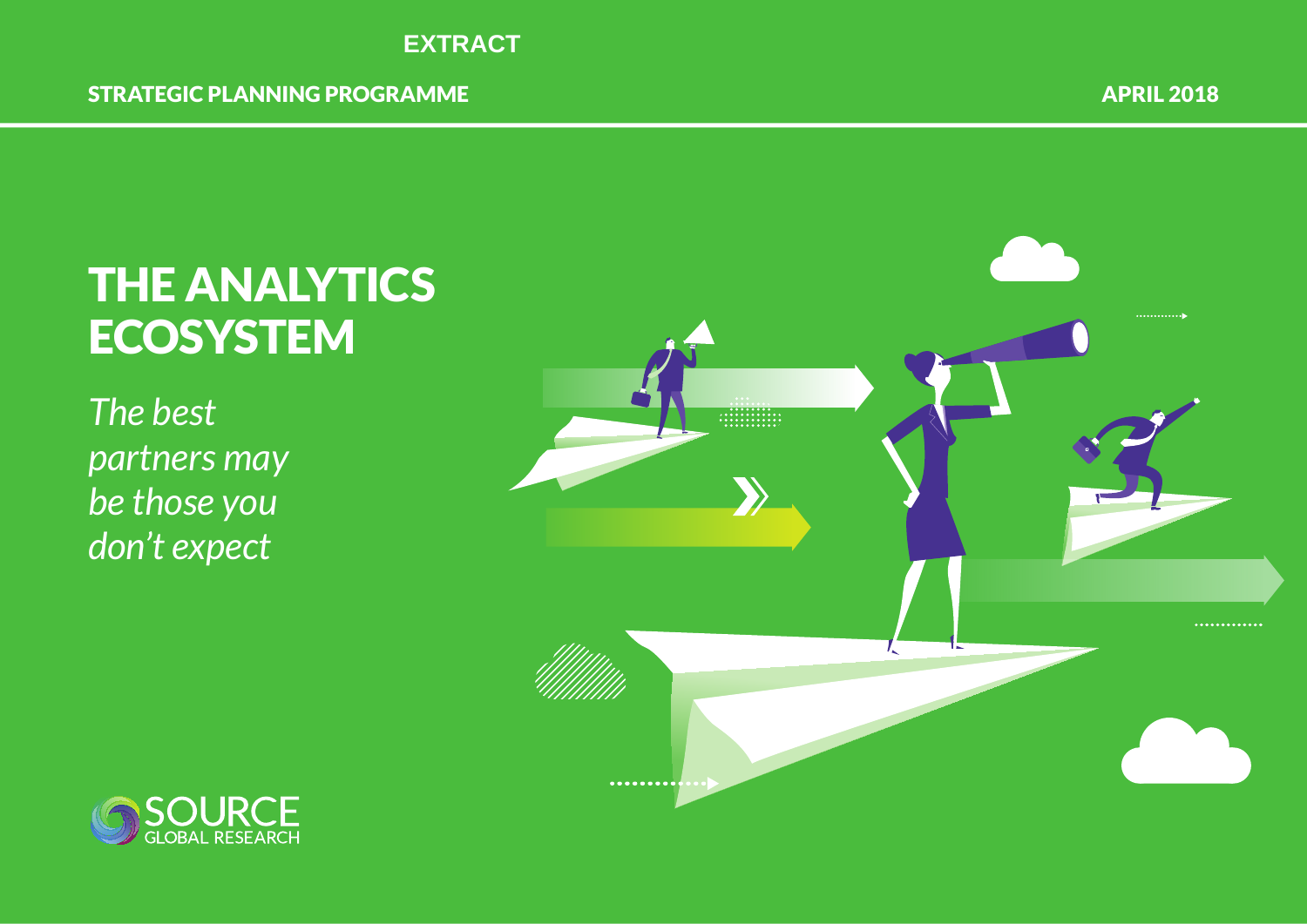## Introduction: THE END OF THE STANDALONE CONSULTING FIRM, AT LEAST IN ANALYTICS CONSULTING?

When consultants talk about "intelligent analytics", they're referring to the sophisticated analysis of data—often very large datasets—aimed at developing deeper insights than have traditionally been generated by an organisation, and at helping to predict the future rather than simply explaining the past.

However, "intelligent analytics" is only the latest manifestation of the broader data and analytics consulting industry, and it's often hard to distinguish between where analytics start and data stops. The relationship between the two has also changed over time, and it will change again in the future.

For a consulting firm to navigate this evolving market, success will depend on the extent to which its ecosystem goes beyond the usual partnerships and alliances.

The best partners may be those you least expect.

This white paper is an excerpt taken from our report on [Intelligent Analytics](https://www.sourceglobalresearch.com/report/4089/megatrend-1-intelligent-analytics-in-2018). The aim of this report is to explore how buying patterns are evolving, the types of data & analytics services clients are likely to want, and which firms they're likely to turn to in the future.

This report feeds into our wider Strategic Planning Programme, which takes a detailed look at the big trends in the global professional services industry, interpreting them in terms of what they mean for firms and who is best placed to exploit them. To find out more information on this report, please contact [Alice Noyelle.](mailto:alice.noyelle%40sourceglobalresearch.com?subject=)